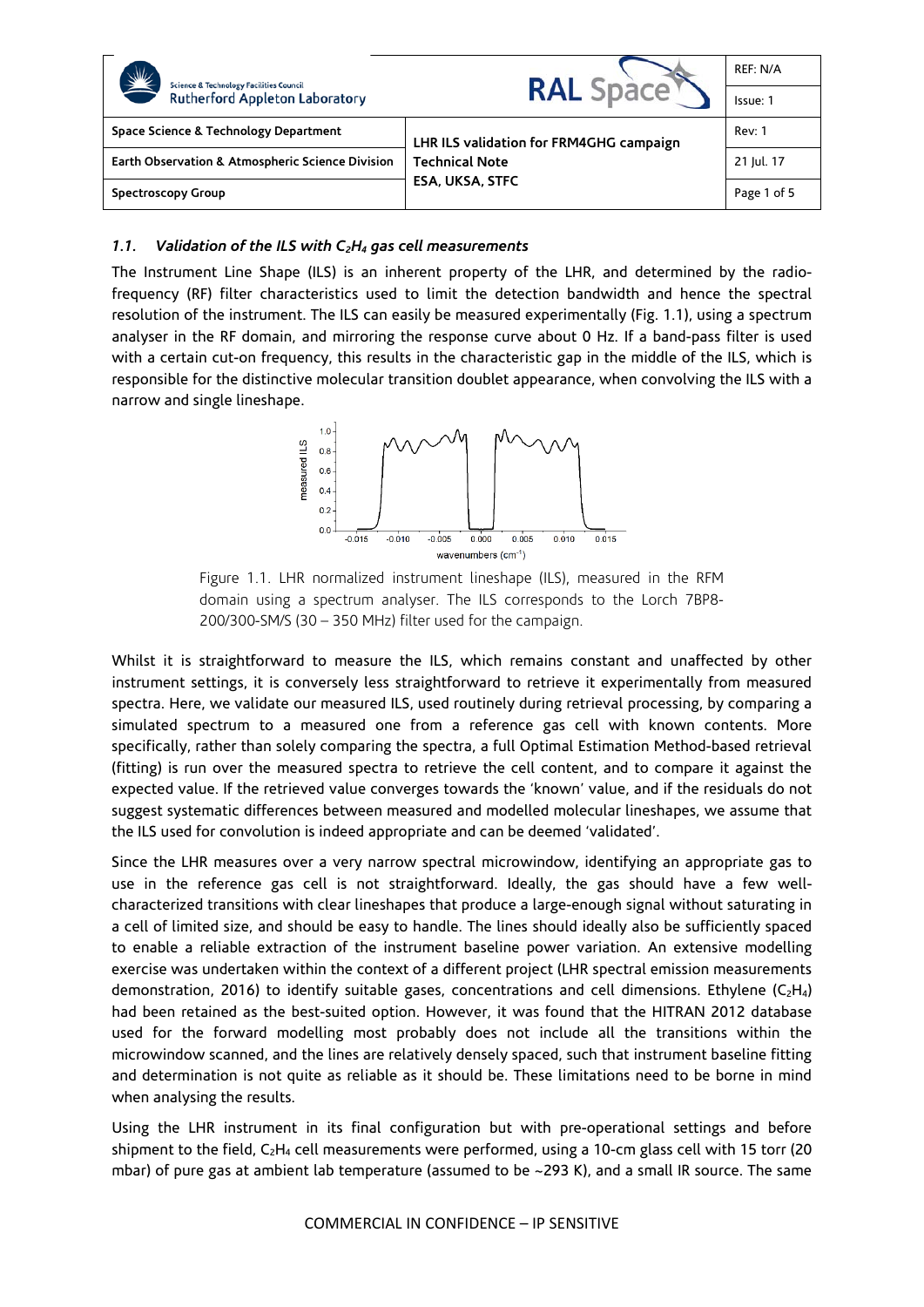| <b>Science &amp; Technology Facilities Council</b><br><b>Rutherford Appleton Laboratory</b> | <b>RAL Space</b>                                                                           | REF: N/A    |
|---------------------------------------------------------------------------------------------|--------------------------------------------------------------------------------------------|-------------|
|                                                                                             |                                                                                            | Issue: 1    |
| Space Science & Technology Department                                                       | LHR ILS validation for FRM4GHG campaign<br><b>Technical Note</b><br><b>ESA, UKSA, STFC</b> | Rev: 1      |
| Earth Observation & Atmospheric Science Division                                            |                                                                                            | 21 Jul. 17  |
| Spectroscopy Group                                                                          |                                                                                            | Page 2 of 5 |

Lorch 200/300 band-pass RF filter was used as for the atmospheric measurements in the field, for consistency.

Over [1](#page-1-0)h worth of gas cell measurements<sup>1</sup> were collected, with a 1 minute spectral acquisition time (83 spectra, SNR of ~10-40 across the microwindow per individual spectrum, measured as the mean signal divided by the standard deviation over the successive measurements). These were analysed with a purpose-built piece of code<sup>[2](#page-1-1)</sup> serving as wrapper to a newly-built generic cell fitting (OEM-retrieval) algorithm<sup>[3](#page-1-2)</sup>.

Spectra were frequency-calibrated in 2 steps for relative and absolute frequency calibration. For the relative frequency calibration, the free spectral range of the well-characterized etalon is assigned between 2 successive peaks of the continuously-measured etalon channel trace, followed by higherorder polynomial fitting to the measured data points (Fig. 1.2, LHS). The absolute frequency adjustment is done using a line matching procedure, identifying the peak centroid of a user-chosen control reference transition, situated here at 953.012319 cm<sup>-1</sup>. The centroid is found after fitting a Lorentzian or Gaussian lineshape with an undefined baseline to a sub-region of the spectrum. Note here that the densely-spaced lines make it difficult to reliably estimate a baseline, and that the fact that the measured lineshape is already broadened by the ILS (giving the characteristic central dip) may introduce some bias to the fitting. In practice, though, the method works well on the  $C_2H_4$  spectra, and the centroid fitting converges consistently towards a relatively stable point (Fig. 1.2, RHS).



Figure 1.2. Intermediate diagnostics output from the frequency calibration routines, plotted for the first measurement in the sequence. LHS, etalon trace with peak identification. RHS, lineshape fitting associated with centroid identification for absolute frequency adjustment.

The instrument has been configured to measure an etalon trace for every second acquisition. Where no etalon trace is available, the absolute frequency calibration from the preceding measurement with a trace is used. Within the stable frequency calibration range, frequency vectors produced remain very stable, mostly to within an average difference of less than 1 sampling point (<0.003 cm<sup>-1</sup>). Two outliers, corresponding to one etalon trace, were removed, along with the associated spectra. The first 100 samples are trimmed from all the measurements because unreliable (unreliable frequency calibration

 $\overline{a}$ 

<span id="page-1-0"></span><sup>1</sup> file: RAL60LHR.a0.20170404.114423.nc

<span id="page-1-1"></span><sup>2</sup> ils\_validation.pro, git-commit 9e9927b4c2606225efe8f32701a7e5c52936f5de

<span id="page-1-2"></span><sup>3</sup> fct\_cell\_fit.pro, git-commit 9f9442b87254ab411d72942322d448f62da9091d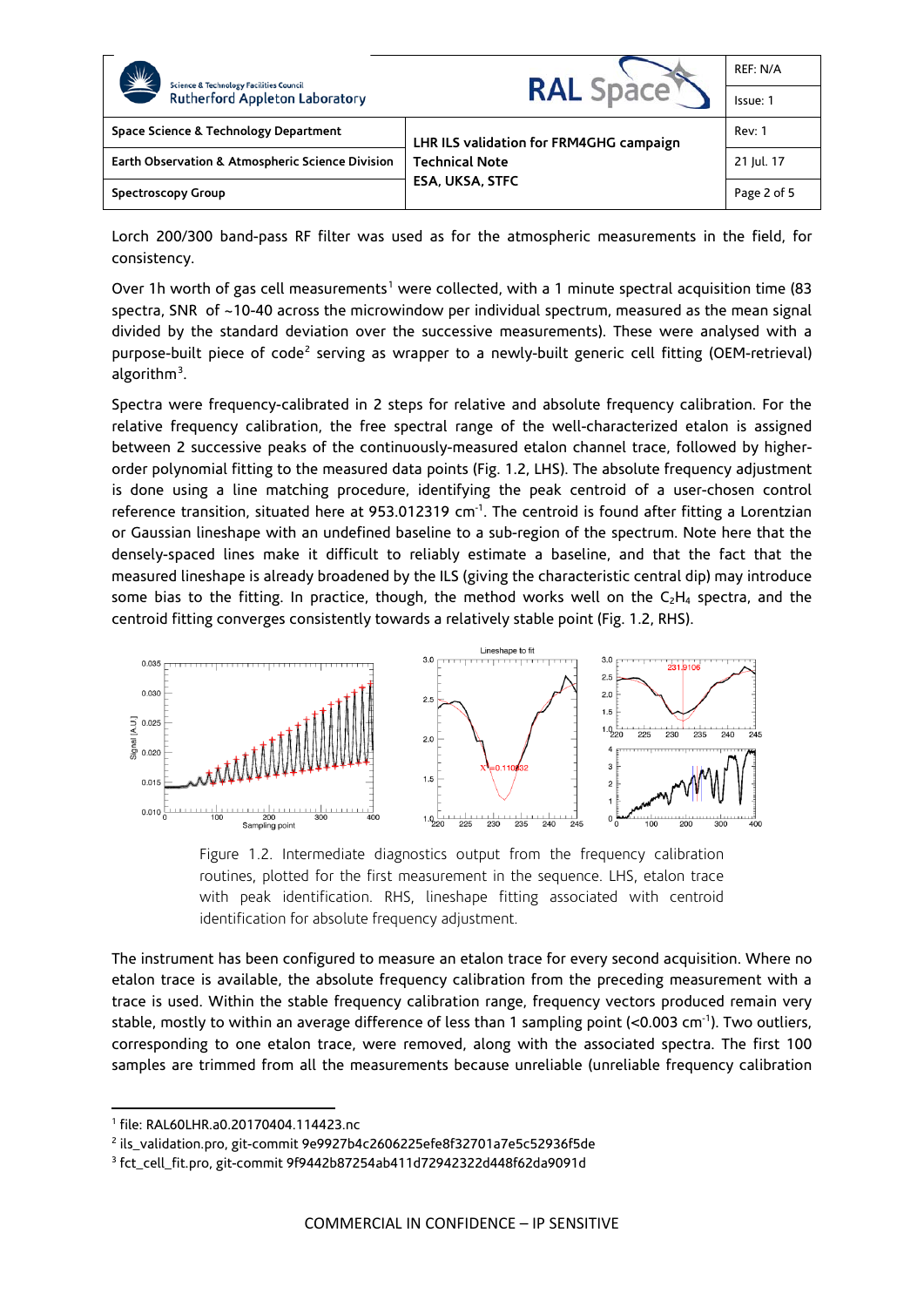| NE<br><b>Science &amp; Technology Facilities Council</b><br><b>Rutherford Appleton Laboratory</b> | <b>RAL</b> Space                                                                           | REF: N/A      |
|---------------------------------------------------------------------------------------------------|--------------------------------------------------------------------------------------------|---------------|
|                                                                                                   |                                                                                            | Issue: 1      |
| Space Science & Technology Department                                                             | LHR ILS validation for FRM4GHG campaign<br><b>Technical Note</b><br><b>ESA, UKSA, STFC</b> | <b>Rev: 1</b> |
| <b>Earth Observation &amp; Atmospheric Science Division</b>                                       |                                                                                            | 21 Jul. 17    |
| Spectroscopy Group                                                                                |                                                                                            | Page 3 of 5   |

and excessively weak signal), and all frequency-calibrated spectra are interpolated onto the absolute wavenumber axis of the first measurement. From these interpolated spectra, the noise is estimated as the standard deviation across the set, and the SNR as the mean divided by the noise across the microwindow.

These spectra are individually fitted using the OEM-cell retrieval algorithm, taking into account the convolution by the ILS. Only the cell pressure and a frequency-shift parameter (accounting for inaccuracies in the absolute wavenumber calibration) are fitted. The first guess of the pressure was set to 25 mbar (to avoid starting at the expected solution) with a  $\pm$ 5 mbar prior error range. Fitting the 2<sup>nd</sup> order polynomial baseline parameters did not produce good fits, most likely because of insufficient baseline within the spectrum. The baseline was therefore introduced as a fixed parameter set into the retrieval, for each spectrum, as estimated from 4 small anchor sub-regions (Fig. 1.3).



Figure 1.3. Anchor regions used for baseline estimation prior to cell fitting

An example output from the 81 fits is shown in Fig. 1.4, the remaining fits look roughly similar, within the underlying noise variations. Visually, the measured signal and the fit look very similar, in particular in terms of the lineshape and line broadening, and no obvious systematic differences are apparent from the residuals. Some inconsistencies are obvious (e.g. around 952.575, 952.75, 952.95), but these are most likely due to missing lines in the database (this was more obvious from direct laser absorption measurements done previously).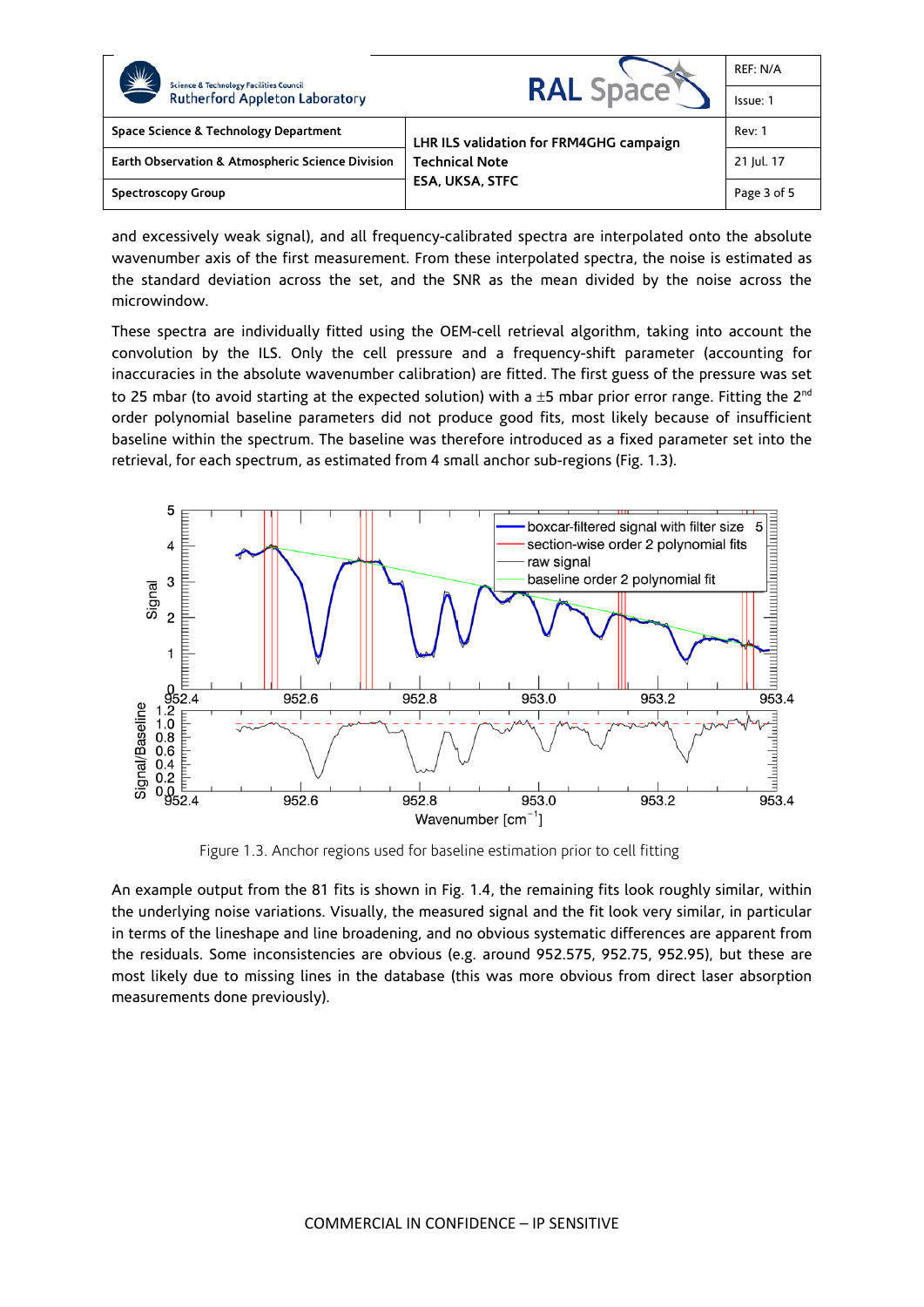

Figure 1.4. Example output from the OEM-based retrieval for data from a  $C_2H_4$ gas cell. Only pressure (PRE) and a frequency-shift parameter (FSHIFT) are fitted; the baseline parameters (BL0/1/2) remain fixed. The standard deviation of the residuals ( $\sigma_{res}$ =0.15 V) is only slightly higher than the mean noise level introduced with the spectra (0.10 V). The yellow line marks the transition used as an absolute frequency calibration reference. The purple spectrum is a forward model run with the same parameters but without ILS convolution. Two full degrees of freedom for signal were retrieved for both parameters.

Most importantly, the retrieved pressure (20.0±0.22 mbar) is spot on the expected value (20 mbar). Fig. 1.5 shows the retrieved cell pressure across the entire series of 81 measurements. The average across the series is 20.08 mbar, with a standard deviation of 0.81 mbar; and there is no systematic drift in the retrieval.

The visual similarity between measured and modelled spectra, the systematic convergence of the retrieved pressure to the expected value, and experience from past atmospheric measurements is deemed proof enough to consider the ILS of the instrument as validated.